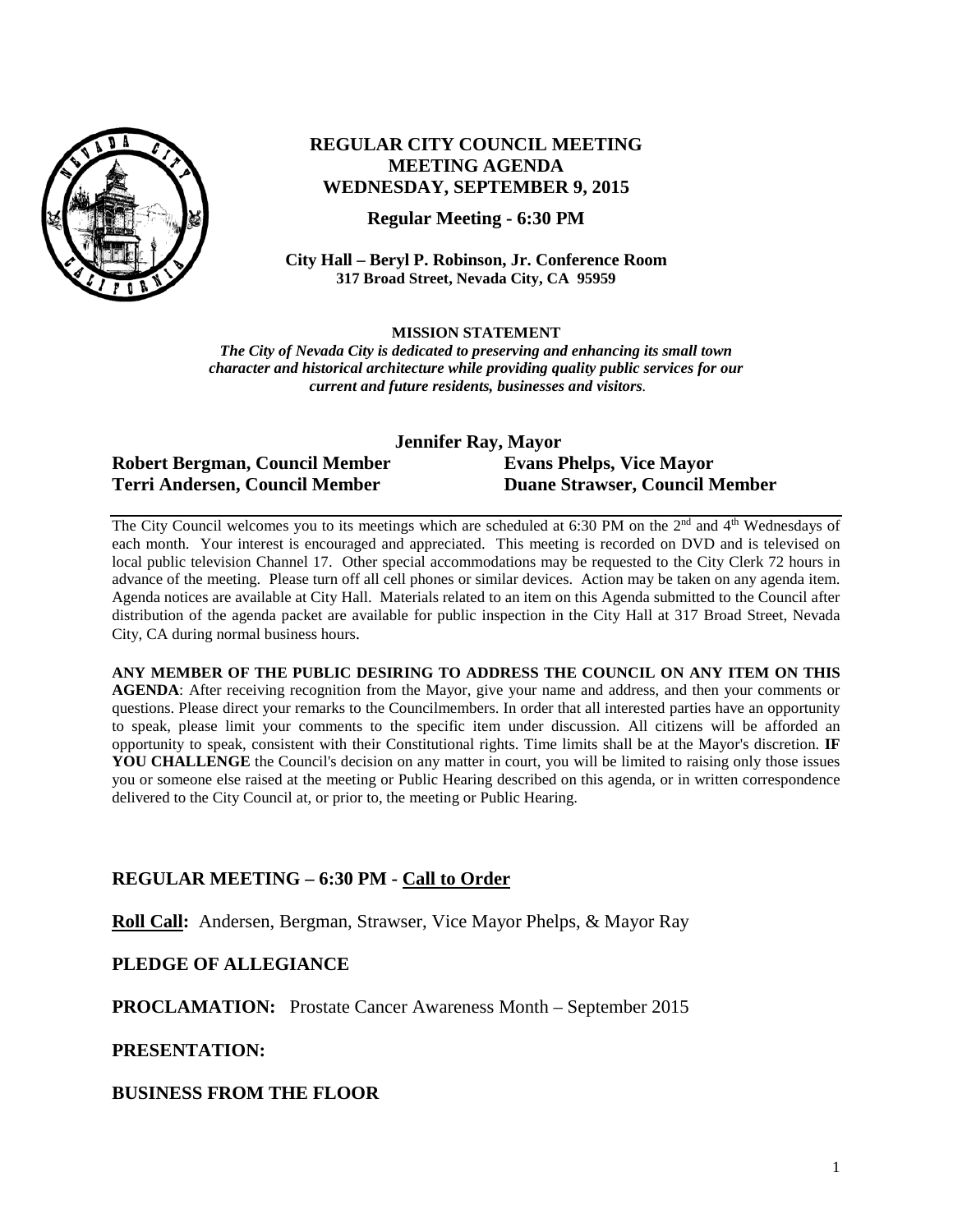### **1. PUBLIC COMMENT**

Under Government Code Section 54954.3, members of the public are entitled to address the City Council concerning any item within the Nevada City Council's subject matter jurisdiction. Comments on items NOT ON THE AGENDA are welcome at this time. Normally, public comments are limited to no more than three minutes each. **Except for certain specific exceptions, the City Council is prohibited from discussing or taking action on any item not appearing on the posted agenda.**

### **2. COUNCIL MEMBERS REQUESTED ITEMS AND COMMITTEE REPORTS:**

## **3. CONSENT ITEMS:**

All matters listed under the Consent Calendar are to be considered routine by the City Council and will be enacted by one motion in the form listed. There will be no separate discussion of these items unless, before the City Council votes on the motion to adopt, members of the Council, City staff or the public request specific items to be removed from the Consent Calendar for separate discussion and action.

- **A. Subject:** Amendment No. 2 to the Nevada City Supervisory Unit Memorandum of Understanding (MOU) – New Classification of Public Works Superintendent **Recommendation:** Review and approve Amendment No. 2 to the Nevada City Supervisory Unit Memorandum of Understanding for the new classification of Public Works Superintendent.
- **B. Subject:** Amendment No. 2 to the Nevada City Miscellaneous Employee's Association Memorandum of Understanding (MOU) – Uniform Allowance for Full-Time Position of the Community Service Officer (CSO) **Recommendation:** Review and approve Amendment No. 2 to the Nevada City Miscellaneous Employee's Association Memorandum of Understanding (MOU) authorizing expenses for required CSO uniform clothing to be reimbursed up to an annual amount of \$500.
- **C. Subject:** Proposition 84, Integrated Regional Water Management (IRWM) Implementation Grant Agreement 4600009716 Amendment No. 1 **Recommendation:** Review and authorize the Mayor to sign Proposition 84, Integrated Regional Water Management (IRWM) Implementation Grant Agreement 4600009716 Amendment No. 1.
- **D. Subject:** Street Closure Request Nevada City Chinese New Year Parade and Festival – February 21, 2016 **Recommendation:** Review and authorize Nevada City Chinese New Year Parade and Festival street closure request per application.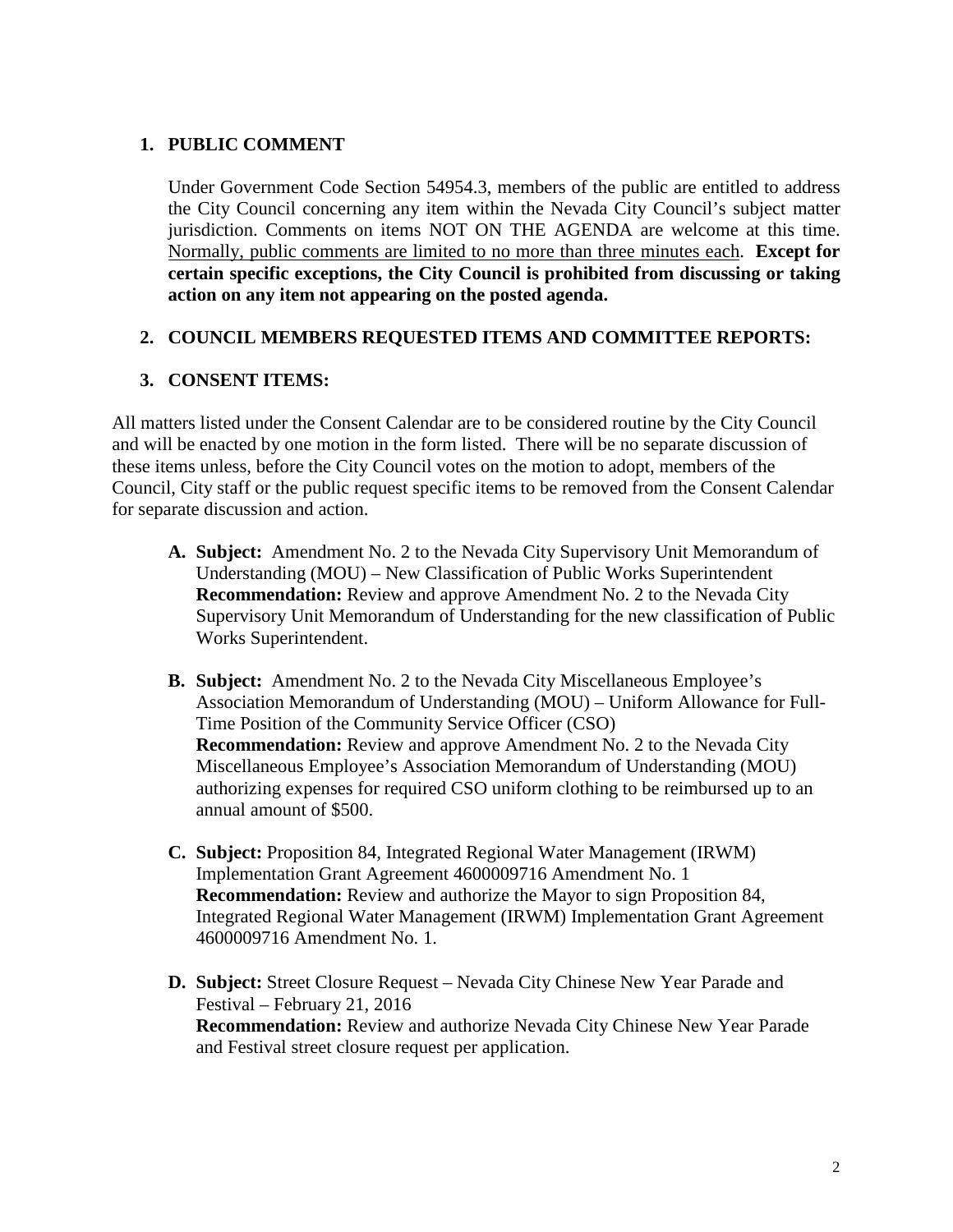- **E. Subject:** Street Closure Request Indigenous Peoples Days October 9, 2015 **Recommendation:** Review and authorize Indigenous Peoples Days street closure request per application.
- **F. Subject:** Accounts Payable June 2015 **Recommendation:** Receive and file.
- **G. Subject:** Fire Activity Report May, June, July and August 2015 **Recommendation:** Receive and file.
- **H. Subject:** Agreement with MunicipalCMS LLC for Website Reconstruction Services **Recommendation:** Pass a Motion 1) approving agreement with MunicipalCMS LLC for website reconstruction purposes for an amount not to exceed \$12,470, and 2) annual maintenance, support and hosting totaling \$2,495 per year for years two through five for a total not to exceed \$22,450.
- **I. Subject:** Award of Providence Mine Remediation Project **Recommendation:** Award the Providence Mine Remediation Project to Hansen Bros. Enterprises in the amount of \$149,420 and authorize the Mayor to sign.

# **4. APPROVAL OF ACTION MINUTES:**

- **A.** City Council Meeting July 22, 2015
- **B.** City Council Meeting August 26, 2015

# **5. DEPARTMENT REQUESTED ACTION ITEMS AND UPDATE REPORTS:**

# **6. PUBLIC HEARINGS:**

**A. Subject:** An Ordinance of the City of Nevada City adding Chapter 15.06 to Title 15 of the Nevada City Municipal Code Relating to Expedited and Streamlined Permitting Procedures for Small Residential Rooftop Solar Energy Systems **Recommendation:** Hold hearing, waive reading of entire ordinance, and approve first reading for adoption.

# **7. OLD BUSINESS:**

**A. Subject:** Proposed Rezoning of Property located on Pello Lane, Nevada City, to add a "PD" Planned Development overlay to the existing "R2-AN-SC" zoning (Multiplefamily/Annexed/Scenic Corridor) on said property, which contains 2.36 acres. (Second Reading)

**Recommendation:** Adopt Ordinance 2015-XX rezoning the property by adding the "PD" Planned Development overlay as approved by the Planning Commission in 2006.